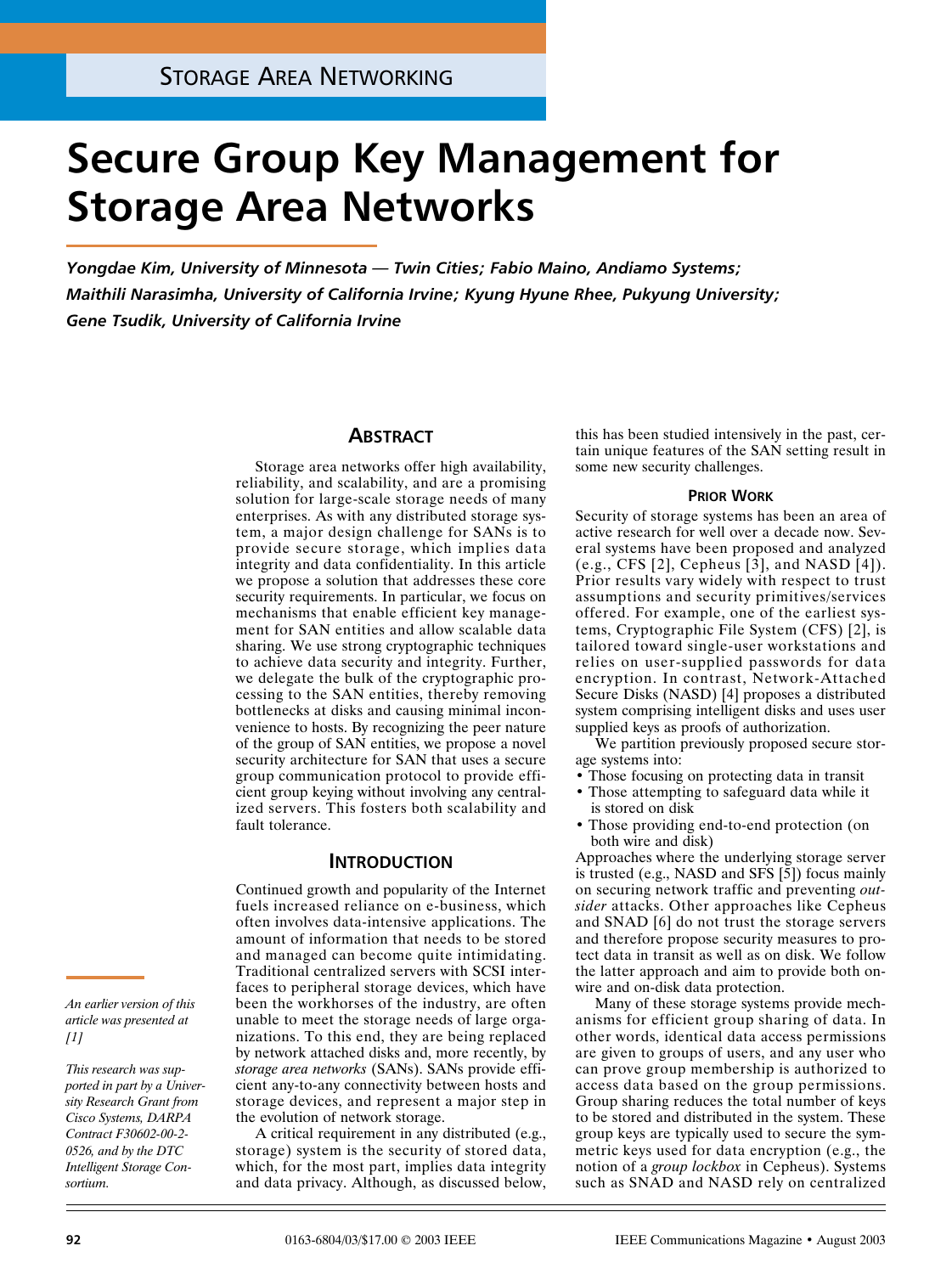group servers to distribute these group keys. Although a centralized server simplifies key distribution, it is a single point of failure and represents an enticing target for attacks. (In contrast, our approach does not require any centralized entities while providing efficient group key management.)

#### **FOCUS**

In this work we concentrate on safeguarding data (stored on a SAN) from various threats and attacks with a further emphasis on efficient key management. Specifically, we propose a security architecture for preserving privacy and integrity of SAN data. We use on-disk as well as on-wire encryption to protect data from unauthorized insiders and malicious outsiders. Only authorized SAN entities and hosts (through these authorized SAN entities) can gain access to the unencrypted disk contents. We employ cryptographically secure hashing and digital signatures to provide data integrity. Our approach, in addition to providing strong security, offers good systemwide performance since the bulk of the cryptographic operations are relegated to SAN entities, which are typically equipped with powerful processors and/or hardware acceleration to support wire-speed encryption.

*Organization* — The rest of this article is organized as follows. We describe the details of our system model and trust assumptions, and specify our design goals in the following section. We then introduce the cryptographic primitives used in the article. The actual architecture is described next. The security and performance of the proposed system are compared with those of a popular variant, and we conclude in the final section.

## **SYSTEM MODEL**

A *storage area network* can be viewed as a collection of SAN entities (e.g., switches, routers, and other network elements) connecting hosts to remote disks. As seen from the perspective of a host or a disk, a SAN is a network infrastructure that forwards, in an efficient and reliable way, both data blocks and commands required to retrieve and store these data blocks on disks (Fig. 1).

In most SAN frameworks the actual data owner can control, fully or in part, the SAN administration. This is the case in a typical enterprise scenario as well as in the storage service provider (SSP) model (where SSP companies sell storage as a service to their customers).

In fact, in an enterprise scenario, user data is protected according to the security policy established by the enterprise and enforced within the enterprise SAN. As an example, data availability is ensured by applying a backup policy that is enforced in the SAN itself, without user intervention (e.g., disks where user data are stored are mirrored, replicated, or backed up under the control of the SAN administrators, not of the users). In the same way, data integrity and privacy should also be ensured and enforced by the SAN administrators, in accordance with the security policy of the enterprise.



■ **Figure 1.** *System architecture.*

Even in the SSP model, the SAN is at least partially under control of the data owner. The SAN entities located on customer premises (that provide connectivity with the provider's part of the SAN) are, in fact, managed and controlled by the customer's administrators.

The fact that the data owner controls the SAN enables the powerful concept of virtualization for data security: the SAN entities can actively enforce data security policies by encrypting and decrypting on-the-fly blocks of data that are written to, or read from, the storage subsystem. In practice, the host sees the remote disk as a secure virtual volume with security attributes transparently provided by the SAN. The mapping between the secure virtual volume, the physical disk(s) where data is actually stored, and the security parameters/transforms applied to the data is performed by the SAN entities controlled by the data owner.

Since the SAN entities are responsible for active enforcement of data security, there is a need to effectively protect them from unauthorized access on their management interface. This is a well-known problem addressed by management architectures and beyond scope of this article. We assume that management access to the SAN entities is governed by a strong access control mechanism, ensuring that only authorized storage administrators can modify the configuration of parameters for a secure virtual volume.

#### **SYSTEM EVENTS**

Events that take place in our model are summarized below.

**Initialization:** A storage administrator, through a management action in one of the SAN entities, creates a new secure virtual volume mapped over one or more physical disks. The initial encryption keys for the volume are chosen.

**Disk access:** A disk read or disk write event is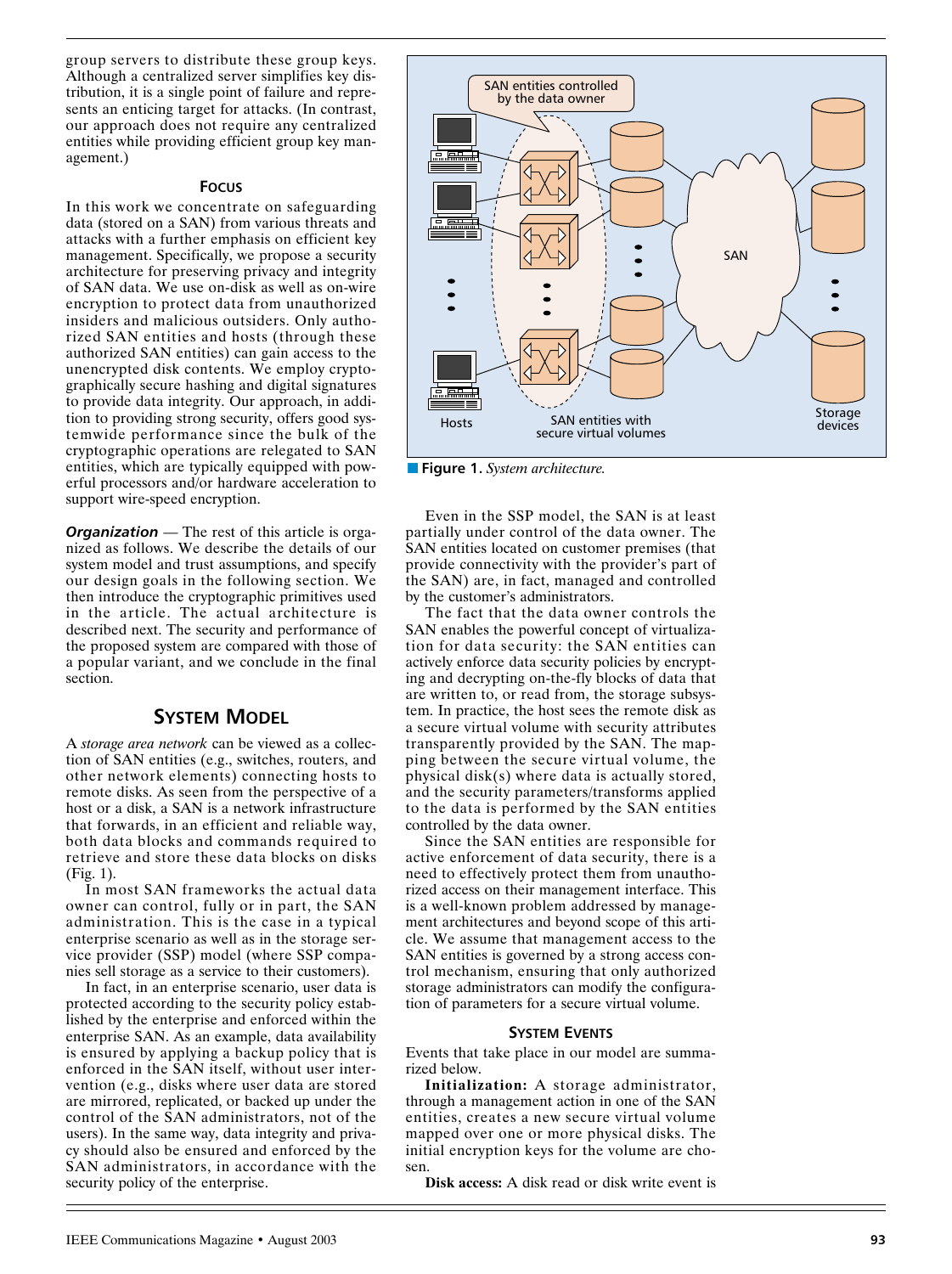*We assume that the storage subsystem (essentially, the set of disk arrays) is not intrinsically trusted by the data owner, whereas, at least some of the SAN entities are. In other words, the data owner controls the hosts and part of the SAN but not necessarily the physical disk array.*

*<sup>1</sup> We stress that key update is an* atomic *operation. Consequently, any failure of this operation will cause the system to revert back to a previously known* stable *state.*

*<sup>2</sup> A group* key distribution *[10] mechanism also enables a group of users to share a secret key. However, it requires a centralized server, which is a potential single point of failure or corruption.*

triggered when a host accesses a secure virtual disk through a SAN entity.

**Key update:** This occurs when the encryption key must be changed.1 This can be prompted by:

- Compromised key(s)
- A compromised SAN entity
- Periodic key refresh

We use the term *compromised SAN entity* to describe an entity that has been removed from the SAN for one of the following reasons: changes in network topology, reallocation of SAN resources for performance optimization or administrative reasons, or because the SAN entity was subverted. We assume that it is possible to detect subverted SAN entities (e.g., by using an intrusion detection system) and propagate this information to other SAN elements.

**SAN entity join:** This is triggered when a secure virtual volume is instantiated for the first time by a new SAN entity (e.g., because a host connected to that SAN entity attempts to access that volume).

*Assumptions and Scope* — We assume that the storage subsystem (essentially the set of disk arrays) is not intrinsically trusted by the data owner, while at least some of the SAN entities are. In other words, the data owner controls the hosts and part of the SAN, but not necessarily the physical disk array. There are many solutions for authentication and authorization between the host and the SAN (e.g., the iSCSI [7] architecture proposes a password-based approach to authentication); we do not address these issues here.

We provide security at the SCSI block level. File-level encryption and access control are not dealt with here. Furthermore, we note that the use of block-level encryption is independent of the physical organization of the storage subsystem. Thus, data redundancy and high availability can be provided by the usual approach followed on disk arrays (it may be structured with RAID organization that better addresses the requirement in terms of resiliency to catastrophic failures of the disk drives). For example, a secure virtual volume may be physically mapped over a disk array organized as a RAID 5 storage subsystem without compromising robustness. We note that even the backup strategy is completely unaffected by block-level encryption, since traditional backup strategies can be applied to the physical disks over which a secure virtual volume is mapped.

Other aspects beyond the scope of this article pertain to the actual mechanisms used to provide block-level integrity and encryption for a secure virtual volume. Many well-known block encryption and data integrity protection algorithms can be applied. Furthermore, any write operation must be authenticated (e.g., key information should not be modified by unauthorized entities). This article will not address the details of the authentication mechanisms between the SAN and the storage subsystem.

# **CRYPTOGRAPHIC BUILDING BLOCKS**

In order to support secure sharing of data among a group of SAN entities without relying on any centralized authority, public key cryptography is a natural choice due to its simple key management. At the same time, the use of public key cryptography must be minimized because of its relatively high cost. Therefore, a two-tiered approach is often used: bulk data is encrypted using a fast symmetric cipher, and the symmetric encryption keys are themselves encrypted under the public keys of all authorized SAN entities. (We will compare this simple approach with our approach later). One very viable alternative is to encrypt symmetric (bulk data encryption) keys under a single group key known only to all authorized SAN entities. This can be achieved through the use of a secure group key agreement mechanism [8].

#### **GROUP KEY AGREEMENT**

Group key agreement [9] is a process whereby a shared secret key is jointly computed by a group of users.2 Fundamental properties of group key agreement include:

- A group key is computed using key contributions randomly and uniformly chosen by each group member.
- No information about the group key can be obtained by observing the group key agreement protocol without knowledge of at least one of the key contributions.
- All key contributions are kept secret; if a member is honest, even if all other parties collude, they cannot extract any information about the secret contribution of the member from their combined view of the protocol.

Many group key agreement protocols support only secure group creation, that is, they enable a static group of users to compute a shared key. Recently, some of these protocols have been extended to handle group membership changes (GDH [8], STR [11] and TGDH [9]). We are particularly interested in the following features:

- **Condition 1**: Provide efficient mechanisms for member join and member evict events (in order to add a new member or expel a member).
- **Condition 2**: Do not require all current group members' contribution for join and evict operations (since all members may not be available/active at a given time).

We do not consider STR since it is quite inefficient in handling group eviction events, requiring, at worst, a number of exponentiations linear to the total number of members. GDH is equally expensive for both evict and join events. (Recent results on the performance of practical group key agreement protocols can be found in Amir *et al.* [12].) Therefore, we focus on the TGDH protocol, which requires, on average, only a logarithmic number of modular exponentiations to handle any group event.

## **TGDH PROTOCOL**

TGDH is a group key agreement technique combining Diffie-Hellman key exchange [13] with key trees. It implements fully distributed contributory group key agreement and handles key adjustments due to group membership changes and periodic rekeying needs. A group key is derived from the individual contributions of all group members using a binary key tree. TGDH assumes reliable communication among group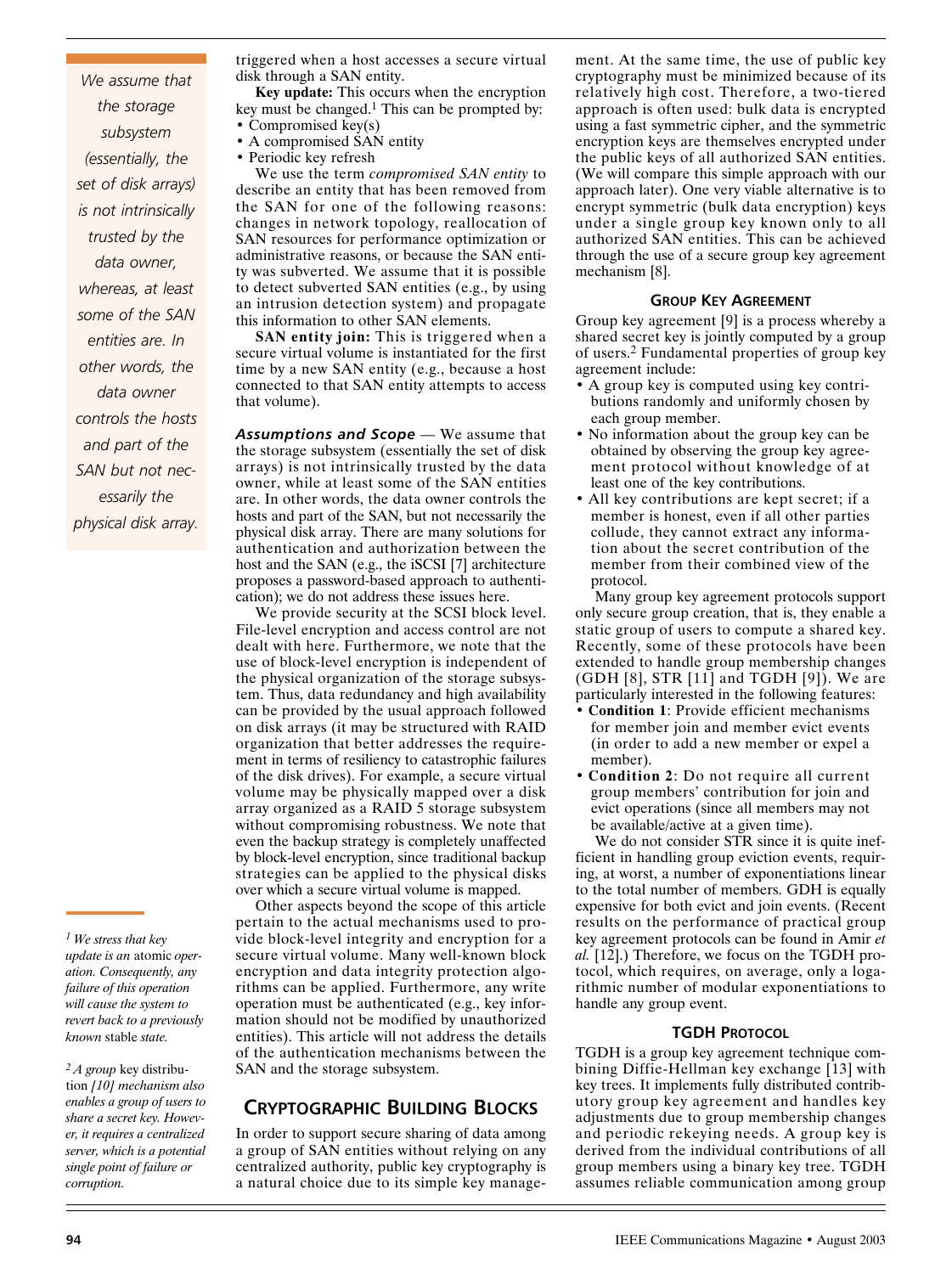members for protocol correctness and fault tolerance (but not for security). In the SAN setting, however, instead of counting on the presence of a reliable group communication system, we use shared storage to maintain the group key tree. Below, we describe the protocol in detail. (A detailed description of TGDH appears in Kim *et al.* [9].)

A group key tree is organized in the following manner: each node  $\langle l, v \rangle$  is associated with a key *K*(*l, v*) and a corresponding blinded key (bkey)  $BK\langle l, v \rangle = g^K\langle l, v \rangle$  mod *p* where *g* is a generator of a subgroup of  $\mathbb{Z}_p^*$  and p is a large prime. Node  $\langle l, v \rangle$ 's left and right children are denoted by  $\langle l + \rangle$ 1,  $2v$  and  $\langle l + 1, 2v + l \rangle$ , respectively. This shared key-tree includes **only blinded keys**. Note that it is computationally infeasible to derive a key from a blinded key. All keys, including the root key and the members' individual contributions, are private to each member.

Figure 2 shows a key tree example. The key at the root node is the secret group key shared by all members, and a key at the leaf node is the member's contribution. (Each leaf node is associated with a distinct member  $M_i$ ). Every member knows its own contribution (i.e., key associated with its leaf node) as well as all bkeys on the key tree. Using this knowledge, a member can compute all other keys on the path from its leaf node to the root. Each key  $K\langle l, v \rangle$  is computed recursively as follows:

$$
(BK_{\langle l+1,2\nu+1\rangle})^{K_{\langle l+1,2\nu\rangle}} \mod p
$$
  

$$
K_{\langle l,\nu\rangle} = (BK_{\langle l+1,2\nu\rangle})^{K_{\langle l+1,2\nu+1\rangle}} \mod p
$$
  

$$
g^{K_{\langle l+1,2\nu\rangle} \ K_{\langle l+1,2\nu+1\rangle}} \mod p
$$

Clearly, computing a key at  $\langle l, v \rangle$  requires knowledge of the key for one of the two children and the bkey of the other. For example, in Fig. 2,  $M_2$  can compute  $K_{(2,0)}$ ,  $K_{(1,0)}$ , and the group key  $K_{(0,0)}$  (in that order) using its own contribution  $K_{\langle 3,1\rangle}$  and the blinded keys  $BK_{\langle 3,0\rangle}$ ,  $BK_{\langle 2,1\rangle}$ , and  $BK_{\langle 1,1\rangle}$  as:  $K_{\langle 2,0\rangle} = BK_{\langle 3,0\rangle}^{K_{\langle 3,1\rangle}}$  mod p,  $K_{\langle 1,0\rangle}$  $= BK_{(2,1)}K_{(2,0)} \text{ mod } p$ , and  $K_{(0,0)} = BK_{(1,1)}K_{(1,0)}$ mod *p*. Following each group membership change, a particular member (called a sponsor) recomputes all affected keys and bkeys and updates the shared key tree file.3 Note that the role of a sponsor is unique to each membership event.

In general, the insertion point for a join event is the shallowest rightmost node, where the join would not increase the height of the key tree. Otherwise, if the key tree is fully balanced, the new member node is joined to the root. The sponsor is the rightmost leaf node in the subtree rooted at the insertion node. Figure 3 depicts the join protocol.

Figure 4 shows an example where  $M_4$  joins a group and the sponsor  $(M_3)$  performs the following actions:

- 1 Renames node  $\langle 1,1 \rangle$  to  $\langle 2,2 \rangle$
- 2 Creates new intermediate node  $\langle 1,1 \rangle$  and new leaf node 〈2,3〉
- 3 Promotes  $\langle 1,1 \rangle$  as parent node of  $\langle 2,2 \rangle$  and  $\langle 2,3 \rangle$

Since  $BK_{\langle 2,3\rangle}$  and  $BK_{\langle 1,0\rangle}$  are publicly known,

 $M_3$  can compute the new group key  $K_{(0,0)}$ . Finally,  $M_3$  saves the updated tree  $\hat{T}_s$ , only with the bkeys, on the shared storage. (Note that since the updated tree is saved on the shared storage, other members can subsequently compute the new group key.)

Member eviction is similar to a join. The key tree is updated by deleting the leaf corresponding to the evicted member  $(M_d)$ . The former sibling of  $M_d$  is promoted to replace  $M_d$ 's parent node. The member performing the update (sponsor) computes all [*key*, *bkey*] pairs on the path up to the root, and reveals the updated key tree (containing a new set of bkeys) to the rest of the group. Thereafter, only current members can compute the new group key; equivalently, outsiders (including evicted former members) cannot compute subsequent group keys. The sponsor is always determined as the rightmost leaf of the subtree rooted at the evicted member's sibling.

TGDH protocol is proven secure under the well-known Decision Diffie-Hellman (DDH) assumption [14]. For more details of the proof and the actual protocol, please refer to Kim *et al.* [15].

## **TGDH PROTOCOL FOR THE SAN ENVIRONMENT**

To the best of our knowledge, this is the first effort aimed at applying a group key agreement protocol in the SAN setting. In order to achieve this goal, however, we need to adapt the TGDH protocol for the SAN environment. In its original form, TGDH relies on the presence of a reliable group communication system to notify the group of all membership changes, and to provide reliable and sequenced protocol message delivery. However, in the present environment, two (related) issues arise:

- Reliable group communication requires constant online presence of all current members.
- Network partitions and congestion may cause membership changes; that is, group membership is dependent on the state of the network.

*<sup>3</sup> We stress, once again, that the shared file contains only bkeys.*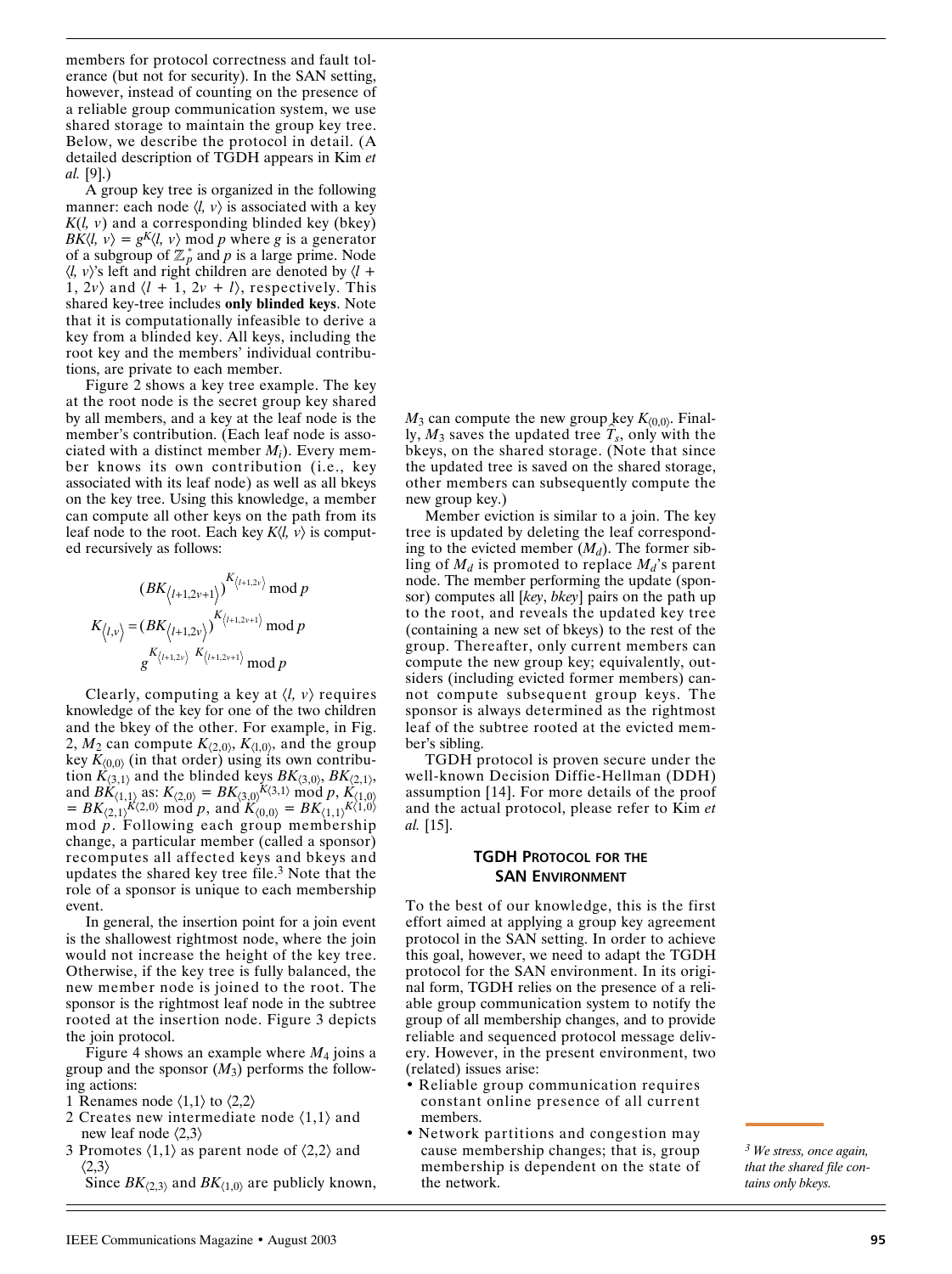





■ **Figure 4.** *Tree update: join.*

In a SAN, membership in a group of SAN entities is a long-term concept and should not be influenced by *short-term* network perturbations. Therefore, group membership changes should not be triggered by the instantaneous reachability or availability of members, but instead by explicit and infrequent events such as a new member being introduced into the group (join) or a current member being expelled (eviction) from the group.

In light of the above, some TGDH heuristics need to be amended. In particular, sponsor selection needs to change since constant online presence of sponsors (as defined above) cannot be assumed. Details of these changes can be found in [1].

### **ARCHITECTURE**

A trivial solution to safeguard data is to encrypt all data in a virtual disk with a single key and ensure that only authorized SAN entities know this key. Additionally, in order to maintain data integrity, digital signatures can be used. This solution is simple to implement, and the associated storage overhead is minimal. However, it is clearly impractical, since changing the key would require re-encryption of the entire virtual disk data, which can be very expensive.

One straightforward performance enhancement is to divide a virtual disk into multiple logical segments or *encrypted data units* (EDUs).4 Data in each EDU can be encrypted with a separate key, and a key change operation would cause only the data in the relevant EDU(s) to be re-encrypted. The size of individual EDUs and therefore the total number of EDUs on a disk can be either fixed or variable. To simplify things, we assume that EDU size is a global parameter that is fixed and enforced by SAN administrators. Clearly, the choice of EDU size affects encryption granularity. In other words, the number of data encryption keys per virtual volume is determined by the number of EDUs. While we acknowledge that choosing the optimal EDU size is an important issue that affects the overall performance of the system, we do not address the details in this work.

In essence, this approach of encrypting data in each EDU with a separate key results in several data encryption keys for a given virtual disk. These keys need to be shared among the group of SAN entities authorized to virtualize that disk. Additionally, any authorized SAN entity should be allowed to unilaterally change an EDU-specific key. To avoid explicit communication of key updates, all EDU keys for a particular virtual disk should be stored on that disk. Of course, these keys are themselves encrypted to enable seamless retrieval by the authorized SAN entities.

Our approach is to use a single *master key* to encrypt individual EDU keys. All SAN entities authorized to virtualize a volume can be viewed as a peer group, and the master key used to encrypt individual EDU keys can be shared by the members of this peer group. The EDU keys are stored in a *key lockbox* (similar to the group lock box concept suggested in Cepheus [3]) secured by the master key, and the master key itself is securely shared by all group members. However, unlike Cepheus, our approach involves each authorized SAN entity taking part in the generation of the master key, without requiring any external key distribution server. (This is discussed in the next section.)

The key management problem is now essentially reduced to sharing the master key between the group members. Before going into the details of our proposal, we describe the fundamental components (building blocks) of a virtual volume taking into account the security-related information (EDU keys, lockboxes, and master keys) that will be stored along with encrypted data.

#### **SYSTEM COMPONENTS**

Figure 5 depicts a encrypted virtual volume and also shows the hierarchical key structure. A virtual disk, as the figure illustrates, contains three basic objects: *EDUs*, *key lockbox,* and *master key component*.

*EDUs* — An EDU is a container for encrypted data segment. A virtual disk includes one or more EDUs. The EDU id uniquely identifies an EDU on a virtual disk. Each EDU contains multiple 512-byte blocks of data encrypted under a symmetric encryption algorithm with a single key. Each EDU also stores a pointer to the location inside the key lockbox where its encryption key is stored. Finally, every EDU contains a secure checksum (i.e., a keyed hash of the cleartext data<sup>5</sup>).

*<sup>4</sup> This will require storing additional meta-data corresponding to each EDU (a pointer holding the beginning address and a length field denoting the size of the EDU) on the disk.*

*<sup>5</sup> Note that this key is different from an encryption key. In general, we can derive two keys from the same secret by applying distinct one-way functions to the secret.*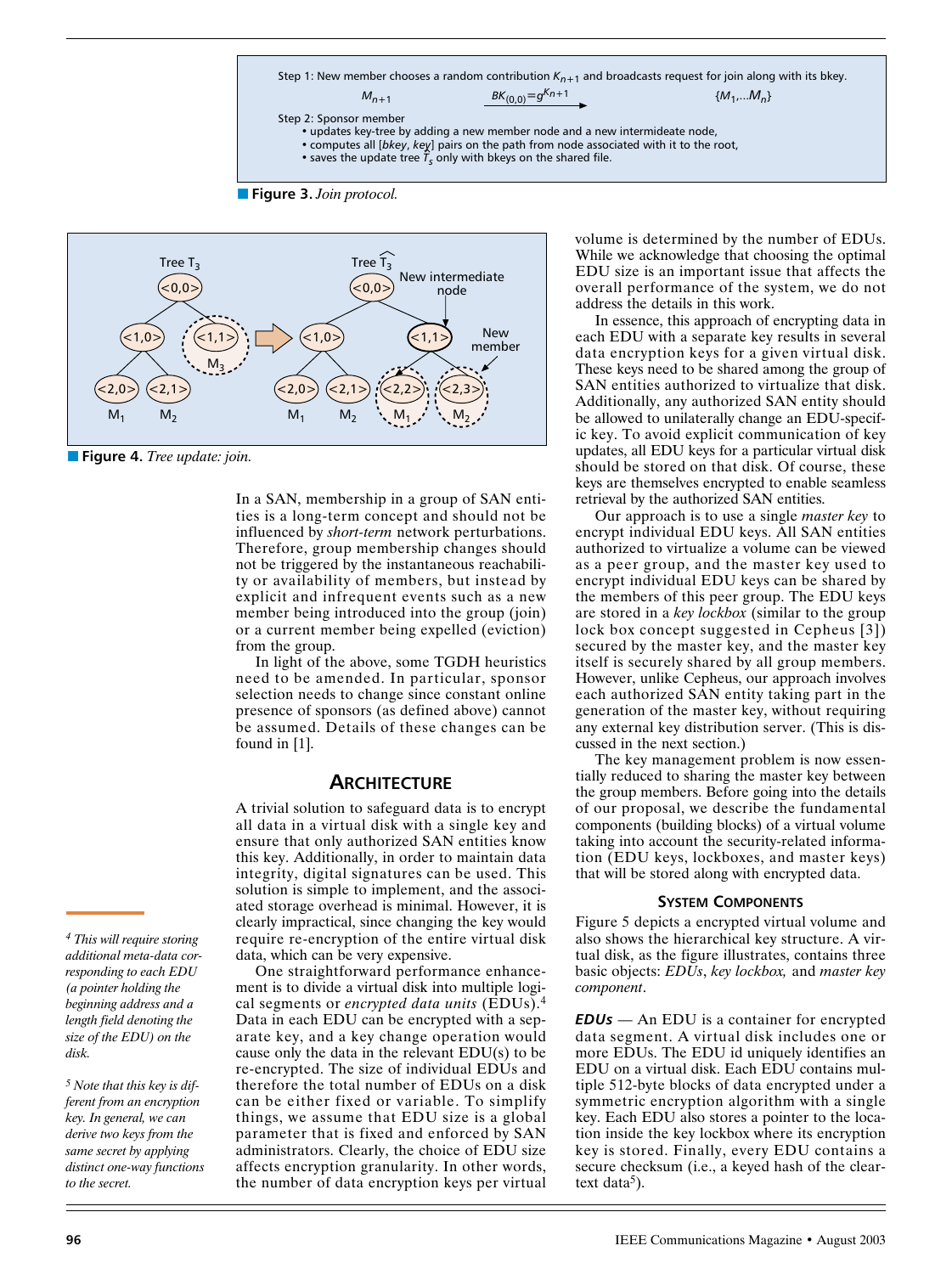

*Our approach for sharing this master key among all group members is based on group key agreement. Consequently, instead of relying on any one SAN entity to choose the master key, the SAN entities jointly compute a group key that has contributions from all members.*

■ **Figure 5.** *Secure virtual volume.*

*Key Lockbox* — Every virtual volume has a key lockbox (KLB) component that stores encrypted EDU keys. (As stated above, a master key unique to each virtual volume is used to encrypt individual EDU keys.) The KLB also stores a validity field for each EDU that denotes the *compromise* status of the data in the EDU. In other words, when the data has been read or written by a potentially compromised SAN entity, the value of this field can be set to indicate that the EDU needs rekeying. The validity field is useful when we employ so-called *lazy re-encryption* discussed below. In order to protect the integrity of its contents, the KLB stores the identity and digital signature of the SAN entity that last modified this object.

*Master Key Component* — The master key component (referred to as *MKC\_GK*) contains the information necessary to retrieve the master key of a secure virtual volume. Specifically, this object stores public information (blinded key tree in TGDH) related to the group key derived from the contributions of all members. Any *current* member can compute the group key (master key) by combining this public information with its own secret contribution, as described earlier. Once again, the signature of the SAN entity that last modified this object is included.

## **DETAILS**

In this section we discuss the *secure* SAN architecture. More concretely, we discuss the details of the master key management scheme. As noted above, introducing a higher-level master key helps key management. Our approach for sharing this master key among all group members is based on group key agreement. Consequently,

instead of relying on any one SAN entity to choose the master key, the SAN entities jointly compute a *group key* that has contributions from all members. All *blinded* (public) keys are stored in the MKC GK component of that disk (Fig. 5). Any authorized member can compute the group key by using the blinded keys on the key tree and its own secret contribution. The scheme is briefly explained below.

*Virtual Disk Initialization Event* — In this event, a new virtual disk is created by the storage administrator with the help of a SAN entity. This SAN entity randomly chooses its private key contribution that is also the initial *group key* (since the group currently has only one member). The SAN entity computes the corresponding public key (*blinded value*) and stores this public information in MKC GK along with its signature.

*SAN Entity Join Event* — When a new SAN entity attempts to instantiate an existing secure virtual volume, this event is triggered. The new SAN entity initiates the process by sending out a join\_request to existing group members. One of the members (*sponsor*) updates the group key tree to include the blinded contribution of the new member. This results in a new group key for the virtual volume. The sponsor also updates the KLB by encrypting all EDU keys with the new group key. Finally, the sponsor recomputes the signatures on KLB and MKC GK.

*Key Update Event* — As mentioned earlier, a key update event may be triggered because of a compromised key, a compromised SAN entity or periodically when the key needs to be refreshed.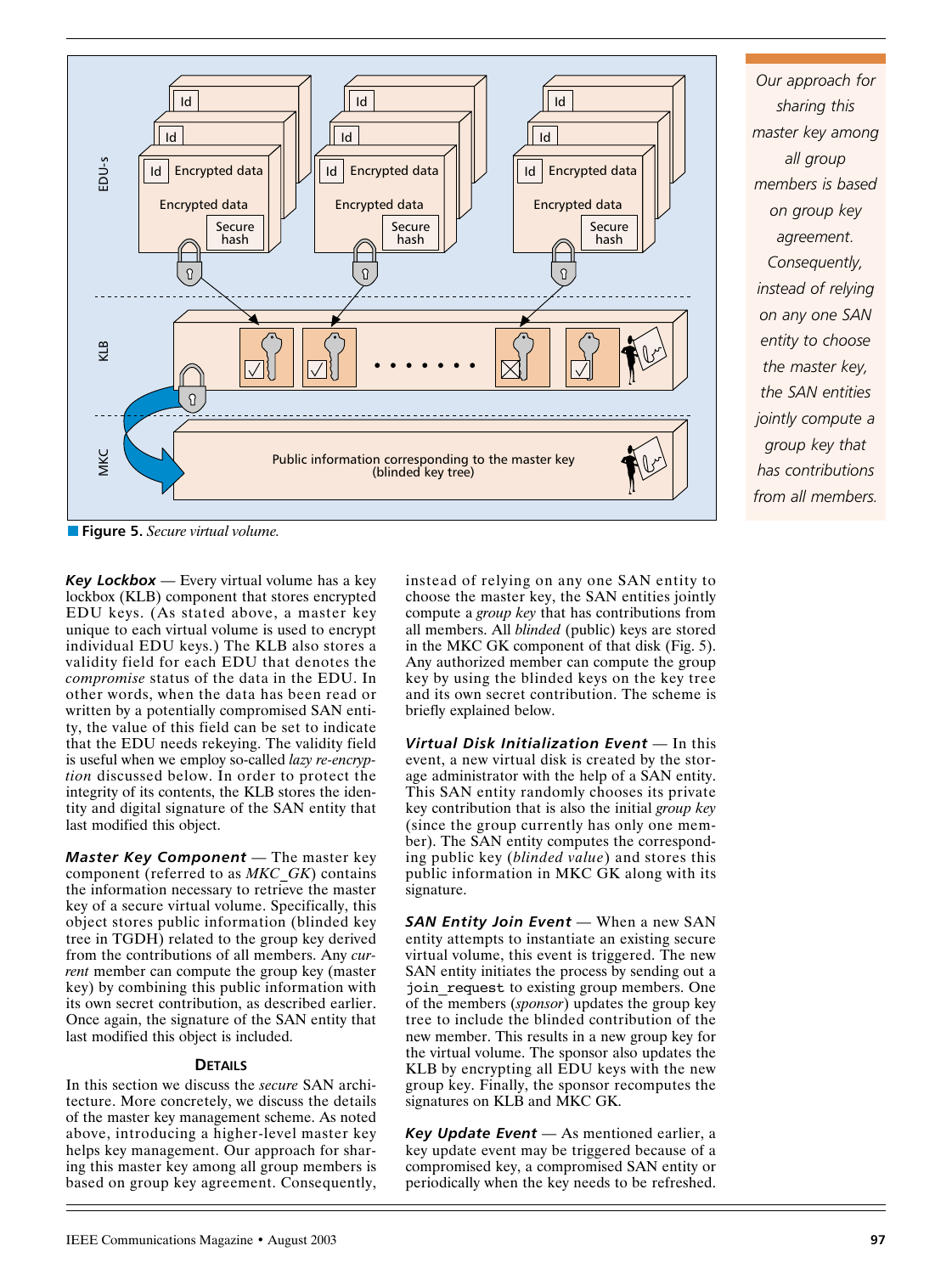*In the encrypted master key approach, the master key is chosen by a single SAN entity, whereas in the shared group key approach, the group key is determined from by contributions from all SAN entities that have currently instantiated that virtual volume.*

*<sup>6</sup> The group key, like any other key, is subject to aging and prudent security practices require that it should be periodically refreshed.*

*<sup>7</sup> Refer to [1] for further details of this approach.*

These situations are dealt with differently as explained below.

**EDU key refresh event:** To refresh an EDU key, the SAN entity handling the event chooses a new data encryption key; encrypts the EDU data with the new key, and updates the KLB by encrypting the EDU key with the group key. Additionally, it sets the *validity* field corresponding to that EDU in KLB to indicate that the EDU key is valid. The SAN entity also generates a new signature on KLB.

**Group key refresh event:** A SAN entity refreshes the group key6 by changing its secret contribution and updating the blinded key tree to reflect its new contribution, thereby changing the group key (see above). It also re-encrypts all the EDU keys in KLB with the new group key, and generates new signatures for KLB and MKC GK.

**Key update due to key compromise:** In the event of a EDU key compromise, the key needs to be changed, and the affected data needs to be re-encrypted by the SAN entity handling that event. This event handling is similar to a EDU key refresh event as described above.

**Key update due to SAN entity compromise:** When a group member is evicted, effectively the group key is compromised. This implies that the data on the entire virtual disk is compromised. Handling this event requires the group key and all individual EDU keys to be changed and the entire disk data to be re-encrypted. Since this can be a very expensive operation, we employ a *lazy re-encryption* mechanism: the SAN entity handling the event changes its private contribution; deletes the leaf node corresponding to the evicted member from the group tree and recomputes the new group key (see above for the evict protocol). Additionally, this SAN entity updates the KLB by encrypting all EDU keys with the new group key and sets the validity field value for every EDU in KLB as compromised. The EDU key is changed, and the data is re-encrypted subsequently during a disk access or a key refresh event on that EDU.

*Disk Access Event* — When an authorized SAN entity (group member) wants to access an EDU of a secure virtual volume: it first obtains the blinded key tree information from MKC GK; using this information and its own private contribution computes the group key; using the group key, unlocks the KLB to obtain the encryption key for the EDU. The SAN entity should change the encryption key during a disk access event if the validity field corresponding to that EDU is set as compromised. (Encryption key can be changed by triggering an EDU key refresh event).

## **DISCUSSION**

In this section we compare the security and efficiency of two key management approaches: ours and another approach that achieves roughly the same goals.<sup>7</sup> In the latter, the master key for a virtual disk is simply chosen by one of the SAN entities authorized to virtualize that volume. All EDU keys are then encrypted with the master key and stored in a KLB. The master key, in turn, is encrypted individually for all other authorized SAN entities using standard public key encryption. This is referred to as the *encrypted master key* approach, while our proposal (as described earlier) is referred to as the *shared group key* approach.

#### **SECURITY**

One of the major differences in the two approaches concerns the master key. In the encrypted master key approach, the master key is chosen by a single SAN entity, whereas in the shared group key approach, the group key is determined by contributions from all SAN entities that have currently instantiated that virtual volume. Hence, in the shared group key approach, the randomness of the master key does not depend on the ability of a "single" SAN entity to choose cryptographically strong random keys. Additionally, in the encrypted master key approach, the master key is encrypted using each SAN entity's public key, whereas in the Shared group key approach, no such long term keys are used (since the group key and the individual contributions are periodically refreshed).

Another important distinction between the two approaches, from a security perspective, pertains to the shared group key approach's ability to provide *forward and backward secrecy* (and therefore *key independence*) (For details see [9]). In order to get the same level of security in the encrypted master key approach, an explicit master key update event needs to be triggered every time the group membership changes.

#### **EFFICIENCY**

Table 1 compares the two approaches discussed in the previous section with respect to the number of modular exponentiations required to handle the basic system events. The cost of each modular exponentiation differs depending on the public key encryption algorithm. Therefore, in case of the encrypted master key approach (called PK in the table), we counted the number of public key operations (encryption or decryption). The cost of the shared group key approach (called GKA) is more straightforward: only pure modular exponentiations are considered. These operations are performed by the SAN entity handling an event. The count does not include signature generation (since same number of digital signatures are used in both the approaches). In Table 1, *k* denotes the total number of SAN entities that have instantiated a given virtual volume. We assume that the average height of the TGDH key tree is log *k*. Please refer to [1] for a detailed description of the comparative cost analysis.

# **CONCLUSIONS**

In this article we propose a security architecture for preserving privacy and integrity of SAN data with an additional emphasis on secure and efficient key management. In our approach, SAN entities are responsible for active enforcement of security. Our scheme utilizes the nascent computing power of the SAN entities to carry out computationally intensive cryptographic functions. We specifically address the key manage-